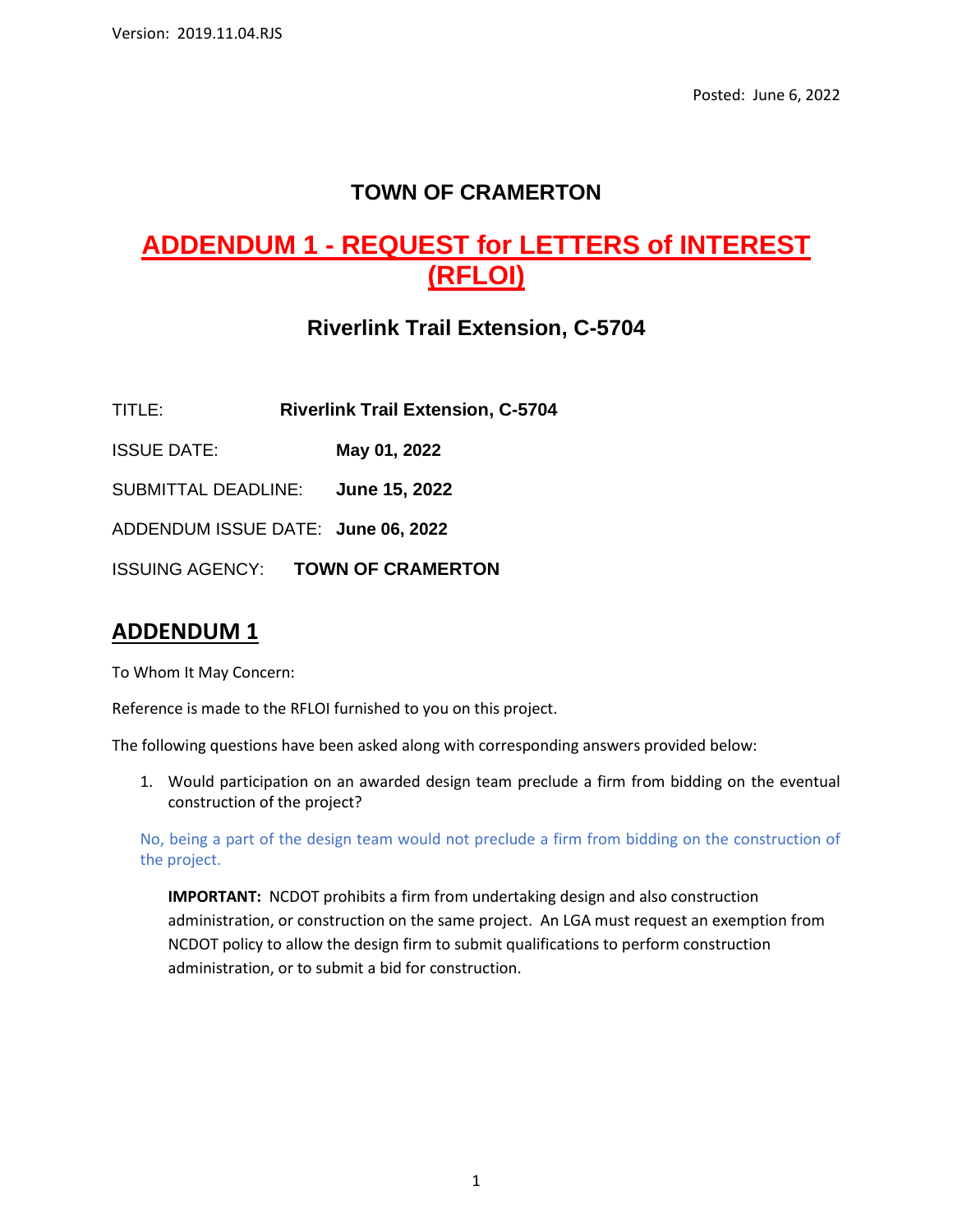Version: 2019.11.04.RJS

Advertised: **May 01, 2022**

### **TOWN OF CRAMERTON**

# **REQUEST for LETTERS of INTEREST (RFLOI)**

### **Riverlink Trail Extension, C-5704**

- TITLE: **Riverlink Trail Extension, C-5704**
- ISSUE DATE: **May 01, 2022**

SUBMITTAL DEADLINE: **June 15, 2022**

ISSUING AGENCY: **TOWN OF CRAMERTON**

### **SYNOPSIS**

#### **SUBCONSULTANTS ARE PERMITTED UNDER THIS CONTRACT.**

**This contract shall be partially reimbursed with Federal-aid funding through the North Carolina Department of Transportation (hereinafter referred to as the Department). The solicitation, selection, and negotiation of a contract shall be conducted in accordance with all Department requirements and guidelines.**

**The primary and/or subconsultant firm(s)shall be pre-qualified by the Department to perform ALL of the Discipline Codes listed below for the Town of Cramerton. Discipline Codes required are:**

- **316 – Multi-Use Trail Design, Survey, and Layout**
- **32 – Categorical Exclusions/Minimum Criteria Determination Checklists**
- **433 – Tier 1 Basic Hydrologic and Hydraulic Design**
- **280 – Wetland and Stream Delineation**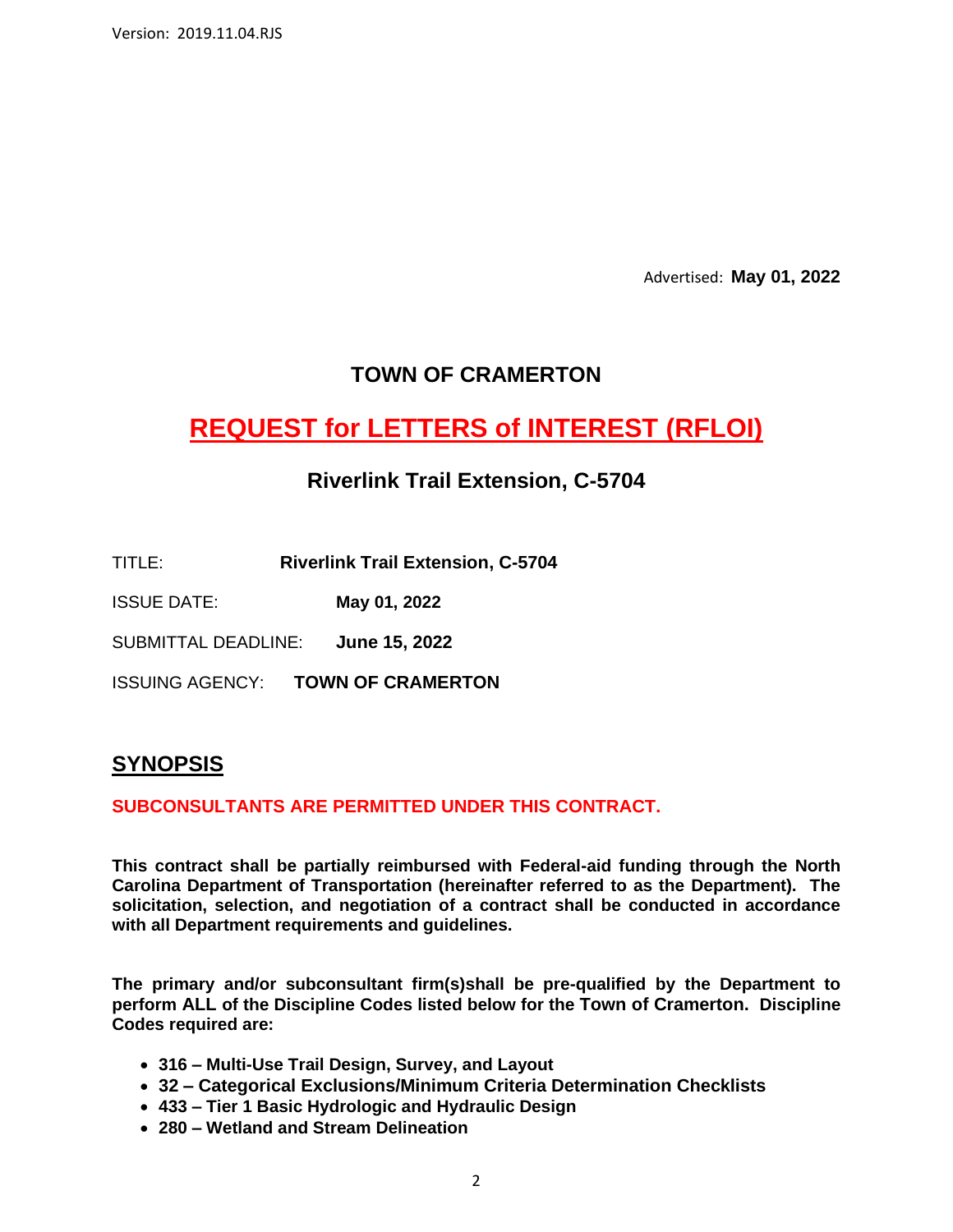- **287 – Wetland, Stream, and Buffer Permitting**
- **24 – Bridges – Spans Under 200'**
- **70 – Erosion and Sedimentation Control Design**
- **152 – Pavement Design**
- **270 – Utility Coordination**
- **295 – Structures Foundation Investigation and Design**
- **296 – Retaining Wall Investigation and Design**

This RFLOI is to solicit responses (LETTERS of INTEREST, or LOIs) from qualified firms to provide professional consulting services to:

**Prepare environmental documents and final construction documents for a 10ft asphalt greenway to connect to an existing paved trail at South Fork Village in Cramerton to Riverside Drive in McAdenville.**

Electronic LOIs should be submitted in .pdf format using software such as Adobe, CutePDF PDF Writer, Docudesk deskPDF, etc.

LOIs SHALL be received **ELECTRONICALLY, BY HAND DELIVERY, OR BY MAIL no later than 5:00pm June 15, 2022.**

**The address for electronic deliveries is:** *jwatkins@cramerton.org*

**The address for mailings is:**

**Town of Cramerton 155 N Main Street Cramerton, NC 28032 ATTN: Josh Watkins**

**The address for hand-deliveries is:** 

**Town of Cramerton 155 N Main Street Cramerton, NC 28032 ATTN: Josh Watkins**

**LOIs received after this deadline will not be considered.**

Except as provided below any firm wishing to be considered must be properly registered with the Office of the Secretary of State and with the North Carolina Board of Examiners for Engineers and Surveyors. Any firm proposing to use corporate subsidiaries or subcontractors must include a statement that these companies are properly registered with the North Carolina Board of Examiners for Engineers and Surveyors and/or the NC Board for Licensing of Geologists. The Engineers performing the work and in responsible charge of the work must be registered Professional Engineers in the State of North Carolina and must have a good ethical and professional standing. It will be the responsibility of the selected private firm to verify the registration of any corporate subsidiary or subcontractor prior to submitting a Letter of Interest. Firms which are not providing engineering services need not be registered with the North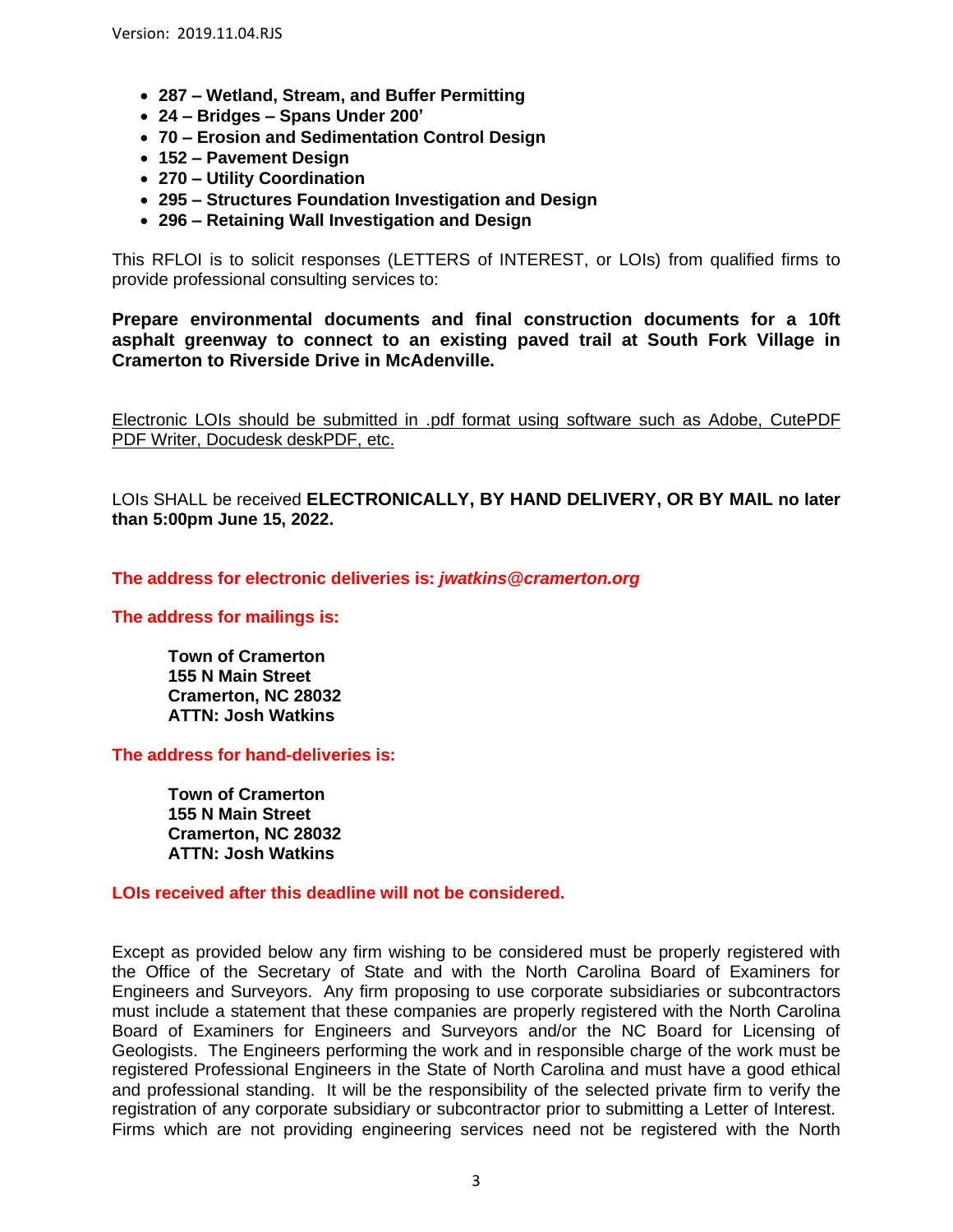Carolina Board of Examiners for Engineers and Surveyors. Some of the services being solicited may not require a license. It is the responsibility of each firm to adhere to all laws of the State of North Carolina.

The firm must have the financial ability to undertake the work and assume the liability. The selected firm(s) will be required to furnish proof of Professional Liability insurance coverage in the minimum amount of \$1,000,000.00. The firm(s) must have an adequate accounting system to identify costs chargeable to the project.

## **SCOPE OF WORK**

The **Town of Cramerton** is soliciting proposals for the services of a firm/team for the following contract scope of work:

**Provide survey, geotechnical, environmental and design services for the Riverlink Greenway Extension located in Cramerton, Nc.**

**PROPOSED CONTRACT TIME: 365 days from Notice to Proceed**

#### **PROPOSED CONTRACT PAYMENT TYPE: Lump Sum**

### **SUBMITTAL REQUIREMENTS**

All LOIs are limited to **fifteen** (**15**) pages (RS-2 forms are not included in the page count) inclusive of the cover sheet, and shall be typed on 8-1/2" x 11" sheets, single-spaced, onesided.

*Fold out pages are not allowed. In order to reduce costs and to facilitate recycling; binders, dividers, tabs, etc. are prohibited. One staple in the upper left-hand corner is preferred.*

LOIs containing more than **fifteen** (**15**) pages will not be considered.

Six (6) total copies of the LOI should be submitted.

**Firms submitting LOIs are encouraged to carefully check them for conformance to the requirements stated above. If LOIs do not meet ALL of these requirements they will be disqualified. No exception will be granted.**

## **SELECTION PROCESS**

Following is a general description of the selection process:

• The LGA's Selection Committee will review all qualifying LOI submittals.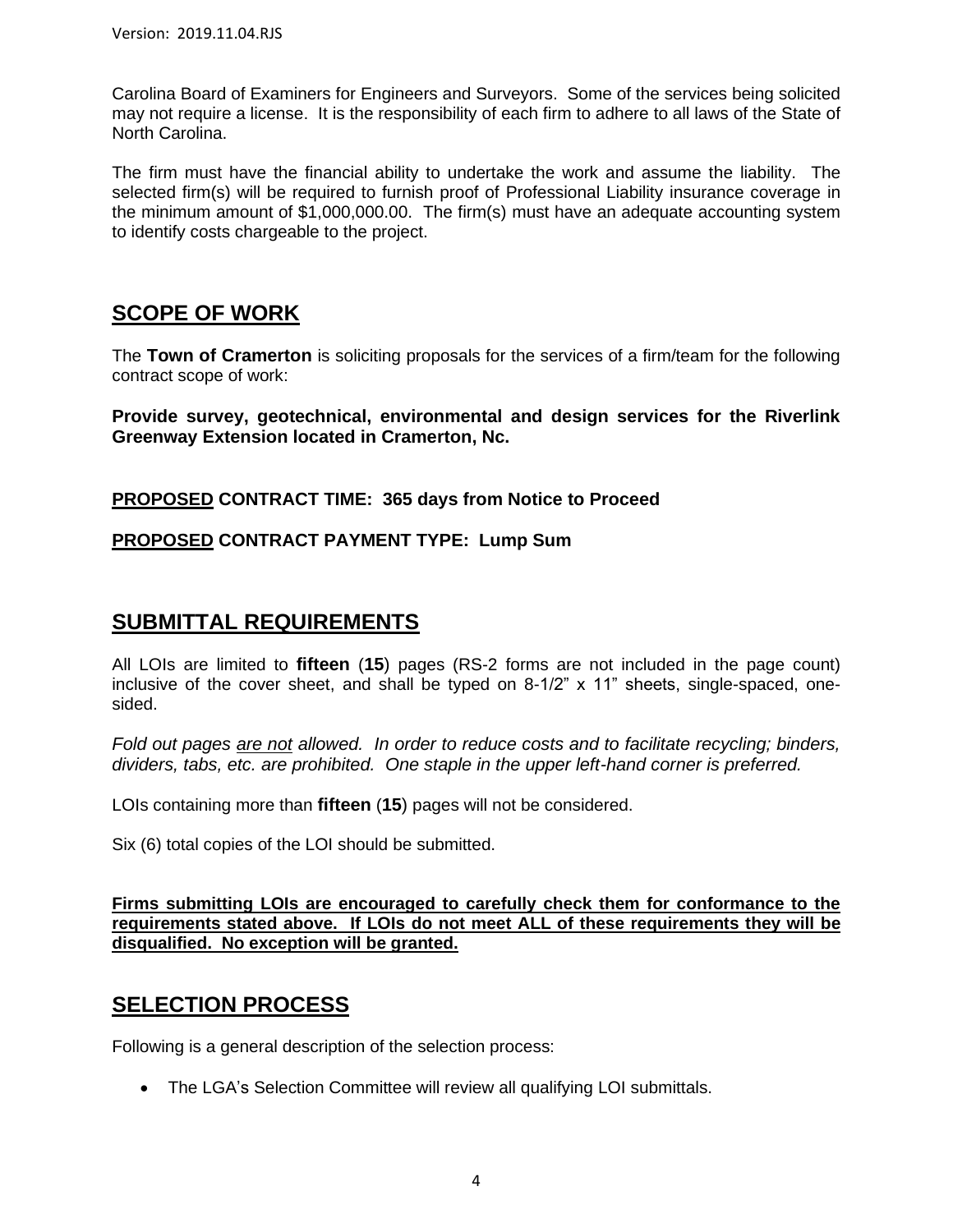- For Limited Services Contracts (On-Call type contracts), the LGA's Selection Committee MAY, at the LGA's discretion, choose any number of firms to provide the services being solicited.
- For Project-Specific Contracts (non On-Call type contracts), the LGA's Selection Committee MAY, at the LGA's discretion, shortlist a minimum of three (3) firms to be interviewed. IF APPLICABLE, dates of shortlisting and dates for interviews are shown in the section SUBMISSION SCHEDULE AND KEY DATES at the end of this RFLOI.
- In order to be considered for selection, consultants must submit a complete response to this RFLOI prior to the specified deadlines. Failure to submit all information in a timely manner will result in disqualification.

# **TITLE VI NONDISCRIMINATION NOTIFICATION**

The LGA in accordance with the provisions of Title VI of the Civil Rights Act of 1964 (78 Stat. 252, 42 US.C. §§ 2000d to 2000d-4) and the Regulations, hereby notifies all RESPONDENTS that it will affirmatively ensure that any contract entered into pursuant to this advertisement, disadvantaged business enterprises will be afforded full and fair opportunity to submit LETTERS of INTEREST (LOIs) in response to this ADVERTISEMENT and will not be discriminated against on the grounds of race, color, or national origin in consideration for an award.

# **SMALL PROFESSIONAL SERVICE FIRM (SPSF) PARTICIPATION**

The Department encourages the use of Small Professional Services Firms (SPSF). Small businesses determined to be eligible for participation in the SPSF program are those meeting size standards defined by Small Business Administration (SBA) regulations, 13 CFR Part 121 in Sector 54 under the North American Industrial Classification System (NAICS). The SPSF program is a race, ethnicity, and gender neutral program designed to increase the availability of contracting opportunities for small businesses on federal, state or locally funded contracts. SPSF participation is not contingent upon the funding source.

The Firm, at the time the Letter of Interest is submitted, shall submit a listing of all known SPSF firms that will participate in the performance of the identified work. The participation shall be submitted on the Department's Subconsultant Form RS-2. RS-2 forms may be accessed on the Department's website at [NCDOT Connect Guidelines & Forms.](https://connect.ncdot.gov/business/consultants/Pages/Guidelines-Forms.aspx)

The SPSF must be qualified with the Department to perform the work for which they are listed.

## **PREQUALIFICATION**

The Department maintains on file the qualifications and key personnel for each approved discipline, as well as any required samples of work. Each year on the anniversary date of the company, the firm shall renew their prequalified disciplines. If your firm has not renewed its application as required by your anniversary date or if your firm is not currently prequalified, please submit an application to the Department **prior to submittal of your LOI**. An application may be accessed on the Department's website at [Prequalifying Private Consulting Firms](https://connect.ncdot.gov/business/Prequal/Pages/Private-Consulting-Firm.aspx) --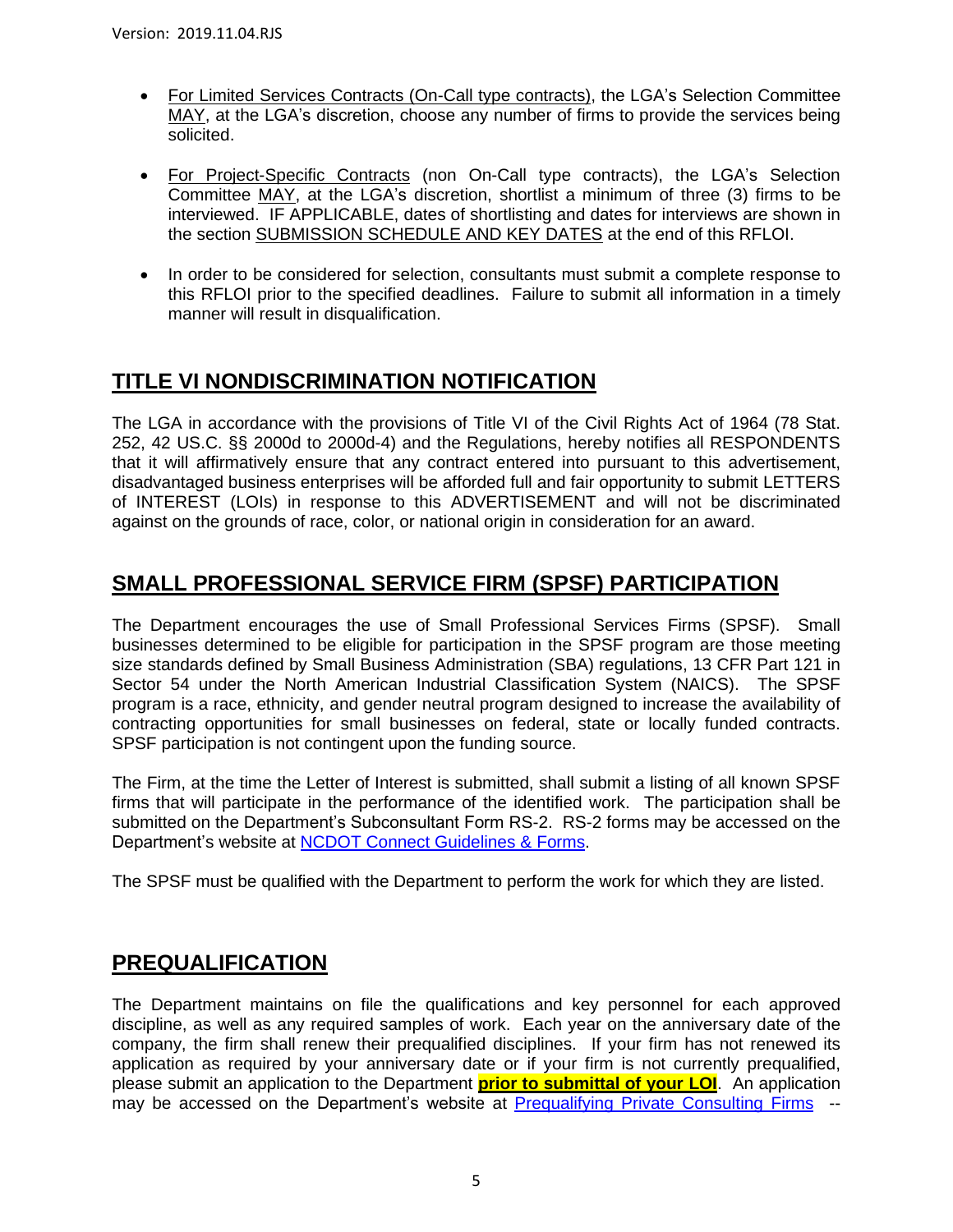Learn how to become Prequalified as a Private Consulting Firm with NCDOT. Having this data on file with the Department eliminates the need to resubmit this data with each letter of interest.

Professional Services Contracts are race and gender neutral and do not contain goals. However, the Respondent is encouraged to give every opportunity to allow Disadvantaged, Minority-Owned and Women-Owned Business Enterprises (DBE/MBE/WBE) subconsultant utilization on all LOIs, contracts and supplemental agreements. The Firm, subconsultant and subfirm shall not discriminate on the basis of race, religion, color, national origin, age, disability or sex in the performance of this contract.

### **DIRECTORY OF FIRMS AND DEPARTMENT ENDORSEMENT**

Real-time information about firms doing business with the Department, and information regarding their prequalifications and certifications, is available in the Directory of Transportation Firms. The Directory can be accessed on the Department's website at [Directory of Firms](https://www.ebs.nc.gov/VendorDirectory/default.html) -- Complete listing of certified and prequalified firms.

The listing of an individual firm in the Department's directory shall not be construed as an endorsement of the firm.

# **SELECTION CRITERIA**

#### **All prequalified firms who submit responsive letters of interest will be considered.**

In selecting a firm/team, the selection committee will take into consideration qualification information including such factors as:

- 1. **Team Qualifications: 30%**
- 2. **Team Experience: 25%**
- 3. **Technical Approach: 25%**
- 4. **Budget, cost-control experience: 20%**

After reviewing qualifications, if firms are equal on the evaluation review, then those qualified firms with proposed SPSF participation will be given priority consideration.

### **SUBMISSION ORGANIZATION AND INFORMATION REQUIREMENTS**

The LOI should be addressed to **Josh Watkins, Planning Director** and must include the name, address, telephone number, and e-mail address of the prime consultant's contact person for this RFLOI.

The LOI must also include the information outlined below:

Chapter 1 - Introduction

The Introduction should demonstrate the consultant's overall qualifications to fulfill the requirements of the scope of work and should contain the following elements of information: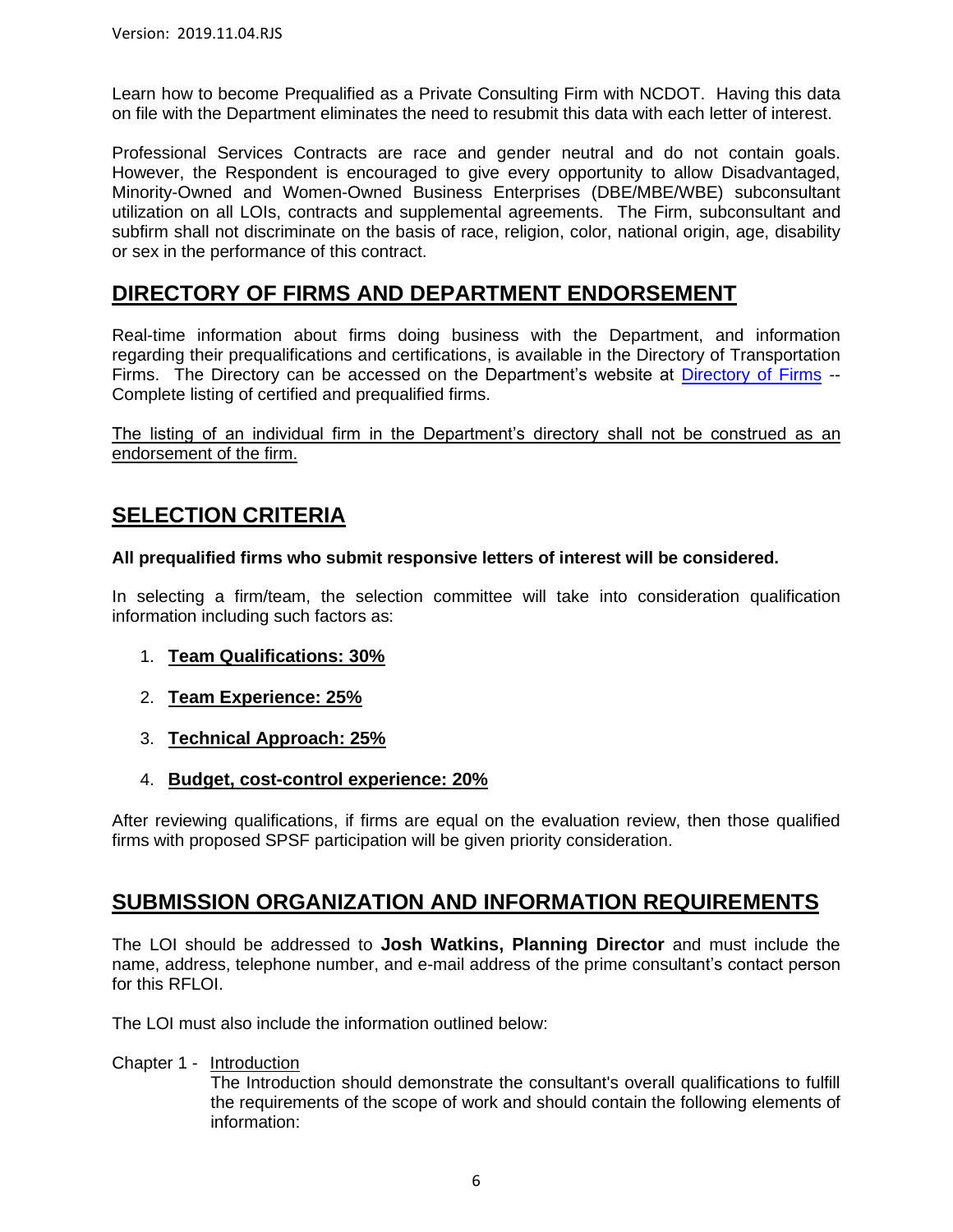- Expression of firm's interest in the work;
- Statement of whether firm is on register;
- Date of most recent private engineering firm qualification;
- Statement regarding firm's(') possible conflict of interest for the work; and
- Summation of information contained in the letter of interest.

#### Chapter 2 - Team Qualifications

This chapter should elaborate on the general information presented in the introduction, to establish the credentials and experience of the consultant to undertake this type of effort. The following must be included:

- 1. Identify recent, similar projects the firm, acting as the prime contractor, has conducted which demonstrates its ability to conduct and manage the project. Provide a synopsis of each project and include the date completed, and contact person.
- 2. If subconsultants are involved, provide corresponding information describing their qualifications as requested in bullet number 1 above.

#### Chapter 3 - Team Experience

This chapter must provide the names, classifications, and location of the firm's North Carolina employees and resources to be assigned to the advertised work; and the professional credentials and experience of the persons assigned to the project, along with any unique qualifications of key personnel. Although standard personnel resumes may be included, identify pertinent team experience to be applied to this project. Specifically, the Department is interested in the experience, expertise, and total quality of the consultant's proposed team. If principals of the firm will not be actively involved in the study/contract/project, do not list them. The submittal shall clearly indicate the Consultant's Project Manager, other key Team Members and his/her qualifications for the proposed work. Also, include the team's organization chart for the Project / Plan. A Capacity Chart / Graph (available work force) should also be included. Any other pertinent information should also be listed in this section.

*Note:* If a project team or subconsultant encounters personnel changes, or any other changes of significance dealing with the company, NCDOT should be notified immediately.

#### Chapter 4 - Technical Approach

The consultant shall provide information on its understanding of, and approach to accomplish, this project, including their envisioned scope for the work and any innovative ideas/approaches, and a schedule to achieve the dates outlined in this RFLOI (if any project-specific dates are outlined below).

#### Chapter 5 – Budget, Cost-Control Experience

This chapter should include examples of budget management on similar projects, with emphasis on creative approaches to meet budget requirements.

#### APPENDICES-

CONSULTANT CERTIFICATION Form RS-2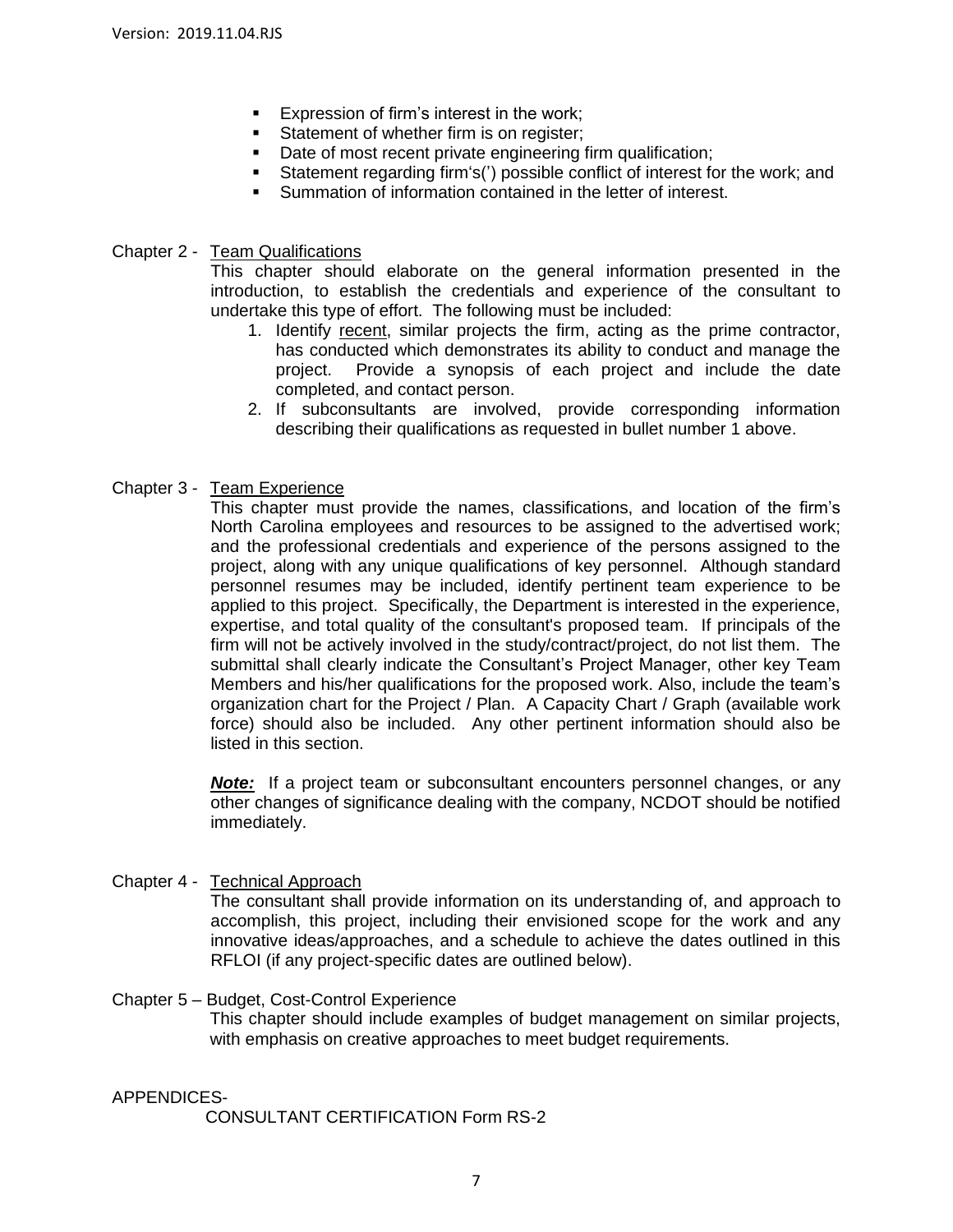Completed Form RS-2 forms SHALL be submitted with the firm's letter of interest. This section is limited to the number of pages required to provide the requested information.

Submit Form RS-2 forms for the following:

- **Prime Consultant firm**
	- ➢ Prime Consultant Form RS-2 Rev 1/14/08; and
- **ANY/ALL Subconsultant firms** (*If Subconsultants are allowed under this RFLOI*) to be, or anticipated to be, utilized by your firm.
	- ➢ Subconsultant Form RS-2 Rev 1/15/08.
	- $\triangleright$  In the event the firm has no subconsultant, it is required that this be indicated on the Subconsultant Form RS-2 by entering the word "None" or the number "ZERO" and signing the form.

Complete and sign each Form RS-2 (instructions are listed on the form).

The required forms are available on the Department's website at: <https://connect.ncdot.gov/business/consultants/Pages/Guidelines-Forms.aspx>

[Prime Consultant Form RS-2](https://connect.ncdot.gov/business/consultants/Roadway/Form%20RS-2%20Prime%20Contractor%20(Task%20Orders%20ONLY).pdf)

[Subconsultant Form RS-2](https://connect.ncdot.gov/business/consultants/Roadway/Form%20RS-2%20Subcontract%20(Task%20Orders%20ONLY).pdf)

All submissions, correspondence, and questions concerning this RFLOI should be directed to Josh Watkins via email: jwatkins@cramerton.org

IF APPLICABLE, questions may be submitted electronically only, to the contact above. Responses will be issued in the form of an addendum available to all interested parties. Interested parties should also send a request, by email only, to the person listed above to be placed on a public correspondence list to ensure future updates regarding the RFLOI or other project information can be conveyed. Questions must be submitted to the person listed above no later than **June 01, 2022.** The last addendum will be issued no later than **June 06 2022.**

#### **SUBMISSION SCHEDULE AND KEY DATES**

RFLOI Release – **May 01, 2022**

Deadline for Questions – **June 01, 2022**

Issue Final Addendum – **June 06, 2022**